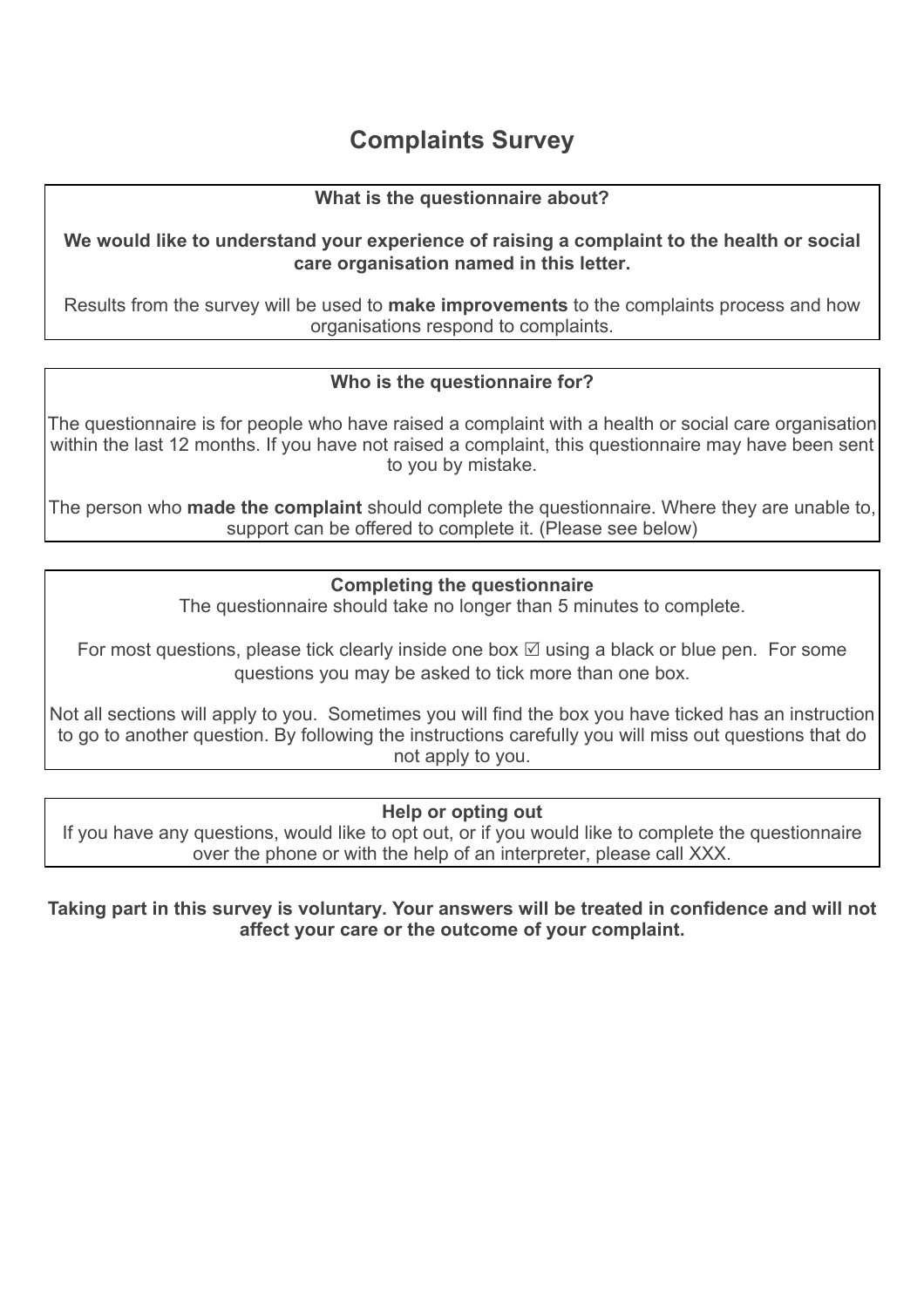## **SECTION 1: THE COMPLAINT**

N.B: If you have taken your complaint further, please think about the initial complaint that you made to the organisation.

Q1 Did you feel that you were taken seriously when you **first** raised your complaint?

Q2 Was this your first attempt to make this complaint?

| No, I had tried to make it somewhere 2<br>else or with someone else first |  |
|---------------------------------------------------------------------------|--|

- Q3 Did you find it easy to raise your complaint? Yes, completely.................................. 1 Yes, to some extent............................ 2 No ...................................................... 3
- Q4 Did you feel confident that future care would not be affected negatively **by making a complaint**?

Q5 Did the organisation summarise the main points of your complaint?

| Yes, but these were not correct $\Box$ 2 |  |
|------------------------------------------|--|
|                                          |  |
|                                          |  |

Q6 Did you feel that you were updated **enough** about what was happening to your complaint?

| No $\sim$ 14 |  |
|--------------|--|
|              |  |

Q7 If you received updates about your complaint before you received the outcome, did you feel that these were personal to you and your complaint?

Q8 Was the outcome of your complaint explained to you in a way that you could understand?

Q9 Did you feel that the response you received addressed the points you raised in your complaint?

| No, none of the points $\ldots$ $\blacksquare$ 4 |  |
|--------------------------------------------------|--|

Q10 Were you satisfied with the outcome of your complaint?

| No $\cdots$ 3 |  |
|---------------|--|
|               |  |

Q11 Were you made aware of your right to take your complaint further if you were not completely satisfied with the outcome **and/or**  the recommendations?

| Yes, by the organisation I                          |  |
|-----------------------------------------------------|--|
| Yes, but not by the organisation I                  |  |
| Yes, by both the organisation and<br>another source |  |
|                                                     |  |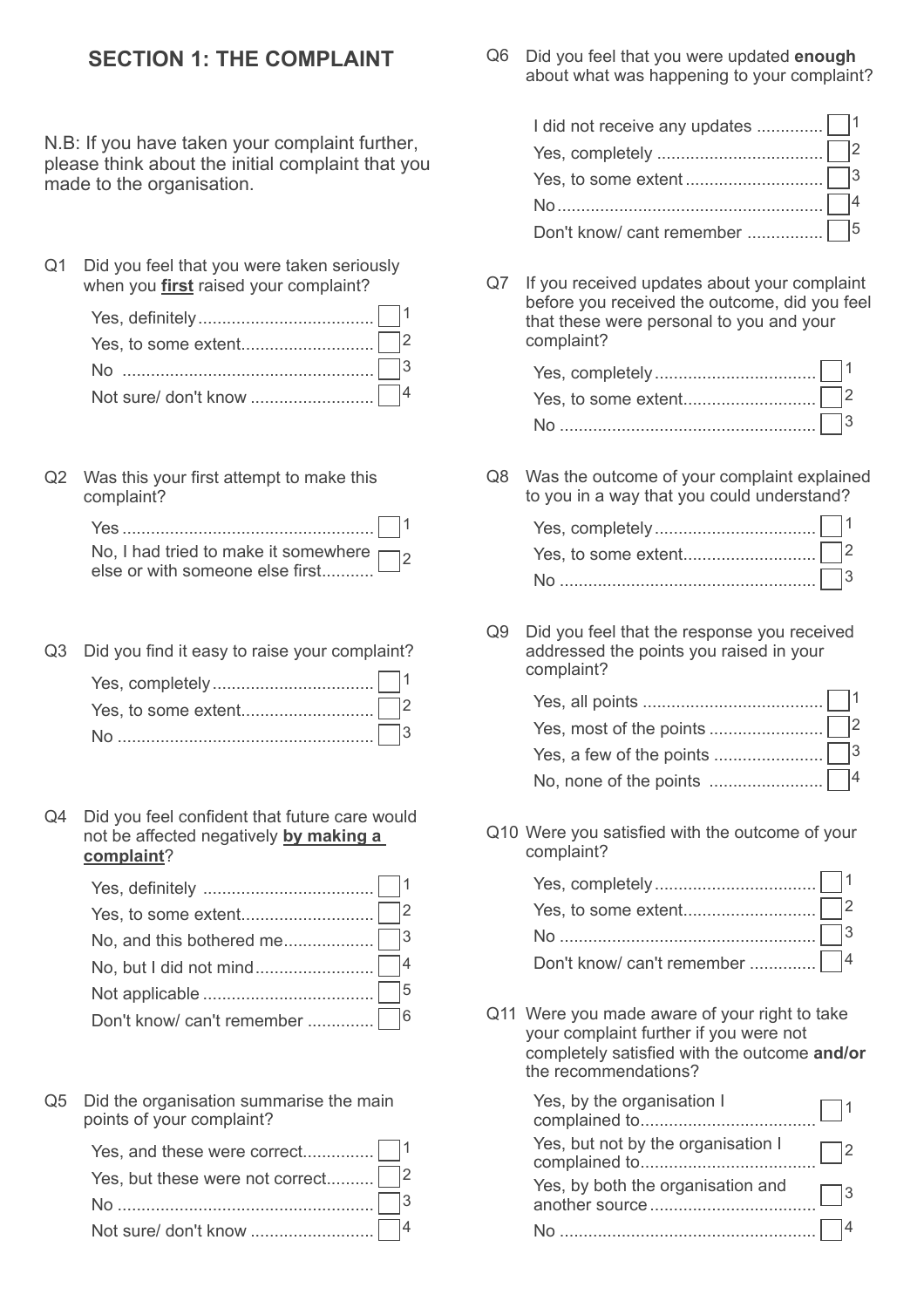Q12 Do you feel that as a result of **making a complaint** your care (or the care of the person on behalf of whom you complained) has been affected?

|                                                                                 | Go to Q13 |
|---------------------------------------------------------------------------------|-----------|
|                                                                                 | Go to Q13 |
| $\Box$ 3                                                                        | Go to Q14 |
| Care has not been<br>received from this<br>$L^{4}$<br>organisation since making |           |
| my complaint                                                                    | Go to Q   |

Q13 Please tell us how making the complaint affected the care received:

> If you would like a response from the organisation about this issue, please leave your contact details below. (N.B. This will mean that your responses in this questionnaire may be identifiable)



Q14 If you felt you needed to, would you complain to or about this organisation again?

Q15 Did you receive any explanation of how your complaint would be used to improve services?

| No, but I would have liked this $\Box$ <sup>4</sup> |  |
|-----------------------------------------------------|--|
|                                                     |  |

## **SECTION 2: ABOUT YOU**

*These questions should be answered about the person who made the complaint*

Q16 How old are you (in years)?

Q17 How would you describe your gender? Male ................................................... 1

Q18 Is your gender identity the same as the gender you were given at birth?

Q19 To which of these ethnic groups would you say you belong? (Tick ONE only)

| Any other white background   2 |
|--------------------------------|
|                                |
|                                |
|                                |
|                                |
|                                |
|                                |

Q20 Do you have any of the following long-standing conditions? (Please tick ALL that apply)

| Deafness or severe hearing                                               |    |
|--------------------------------------------------------------------------|----|
| Blindness or partially sighted                                           |    |
| A long-standing physical condition                                       | 13 |
| A learning disability                                                    | 14 |
|                                                                          | 15 |
| A long-standing illness, such as<br>cancer, HIV, diabetes, chronic heart | 16 |
| No, I do not have a long-standing                                        |    |
|                                                                          |    |